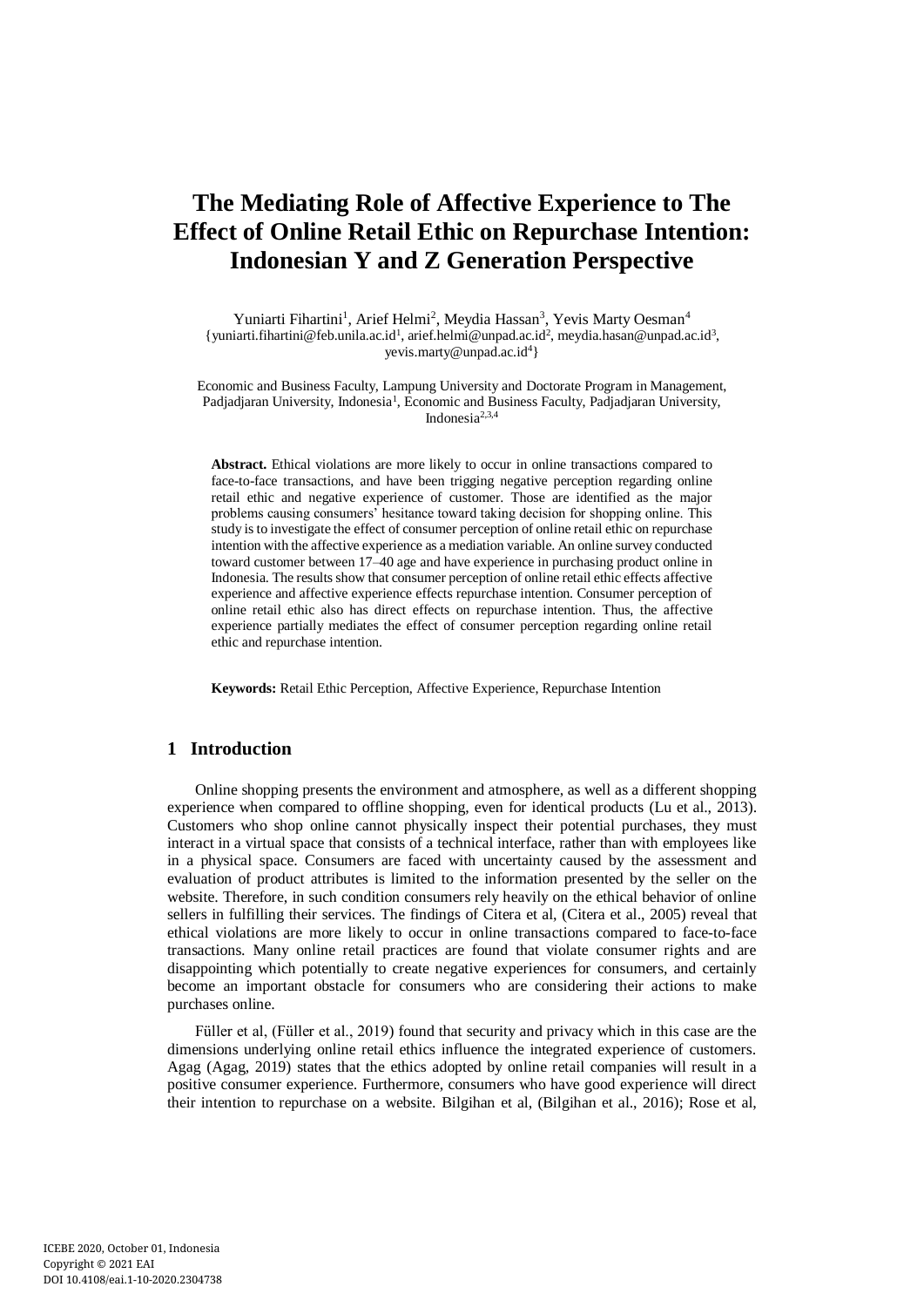(Rose et al., 2011); Kawaf & Tagg (Kawaf & Tagg, 2017), state that specifically online shopping experiences and repeat purchases are interrelated and have a positive influence.

Based on the survey of the Indonesian Internet Service Providers Association (APJII) in 2018, that 64.8% of the 264.16 million total population of Indonesia had used the internet to support their daily lives. Where  $81,4\%$  of the internet user is citizen aged between  $15 - 40$  years old, so the Indonesian internet user is dominated by Y and Z generation. These two generations are the most adaptive generation and has a high tendency to do online shopping. They like the easeness and convenience, cheaper price, varieties of products, and time efficiency, where this are the most common reason to go for online shopping.

We see that there are still few previous studies linking customer perception regarding online retail ethics and online repurchase intention with affective experience as intervening variable especially in Y and Z generations. Therefore, the purpose of this study is to investigate the effect of customer perception regarding online retailer ethics on affective experience and its impact on online repurchase intention from the perspectives of Y and Z generation. We consider that online retail ethics can create an affective experience, and affective experience can mediate the relationship between online retail ethics and online repurchase intention.

#### *Customer Perception Regarding Online Retail Ethics, Affective Experience, and Repurchase Intention*

Roman (Román & Cuestas, 2008) in his research on The Ethics of Online Retailing defines Customer Perception toward Ethics of Online Retail-CPEOR as consumers' perceptions about the integrity and responsibility of the company (behind the website) in its attempt to deal with consumers in a secure, confidential, fair and honest manner that ultimately protects consumers' interest. In line with Roman, Cheng et al, (Cheng et al., 2014) in their research on Electronic Transaction Ethics-eTransEthics, and Agag et al (Agag et al., 2016) in his research on Buyer Perception of Seller Ethics-BPSE defines consumer perceptions related to the ethical behavior of online transactions as a positive perceptions of consumers regarding the behavior of ecommerce companies in handling consumers confidentially, fairly, honestly, and sincerely during the transaction process.

Several previous studies have explored measurements of Customer Perception Ethics of Online Retail, including conducted by Miyazaki & Fernandez (Miyazaki & Fernandez, 2001) states there are four main categories of concern in online shopping, where three of them are related to problems ethics (privacy, security and fraud systems). Roman (Román & Cuestas, 2008) found four dimensions of measurement, namely security, privacy, non-deception and fulfillment/reliability. Furthermore, according to Cheng et al, (Cheng et al., 2014) there are four valid measurement scales to assess perceived ethics of electronic transactions, that are sales behavior, privacy, security, fulfillment, and service recovery. Agag et al, (Agag et al., 2016) in the Buyer Perceptions about Seller Ethics/BPSE study added two dimensions of service recovery and shared value to the four dimensions of Roman CPEOR. Furthermore, Agag (Agag, 2019) identified several ethical issues in the context of B2B e-commerce in Small Medium Business, perfecting the BPSE model into seven dimensions (privacy, security, non-deception, reliability, service recovery, shared value, and communication) by adding a dimension of communication.

Referring to the above studies, the measurement of Customer Perception Ethics of Online Retail adopted in this study consist of security, privacy, non-deception, fulfillment/reliability, and service recovery. Security is the consumer's perception of the safety of online transactions and the protection of financial information from unauthorized access (Román & Cuestas, 2008). Privacy is a consumer perception about the protection of identifying individual information on the internet (Bart et al., 2005). Non-deception refers to the consumer's belief that electronic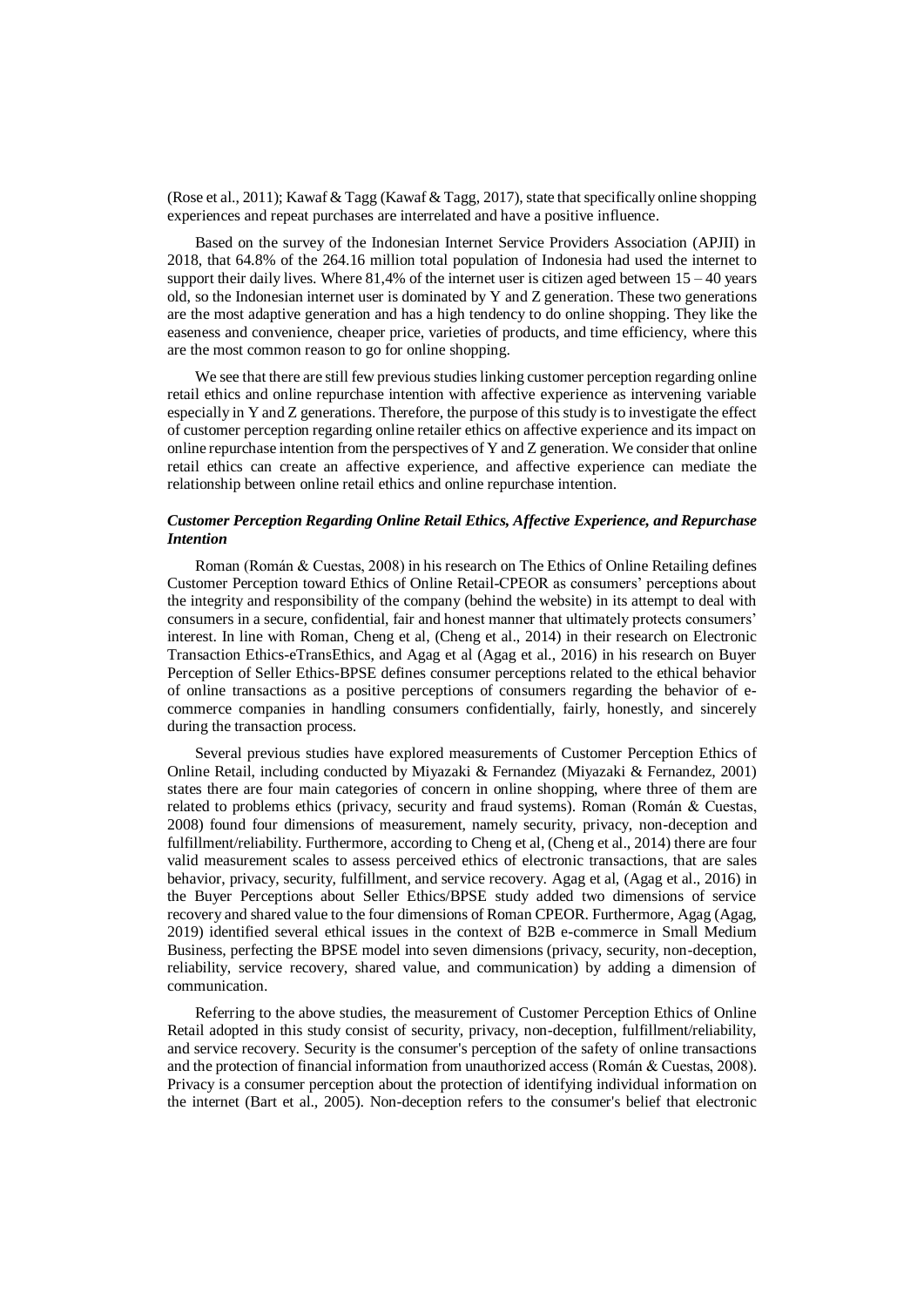service providers, in this case e-commerce, will not use deceptive practices to influence consumers to buy their products (Limbu et al., 2011). Reliability/Fulfillment is the on-time delivery of online purchases, accurate product representation on online retail sites, and the technical functioning of online retail sites (Wolfinbarger & Gilly, 2003). Service Recovery is consumers' perceptions about the justice of online retail companies in recovery efforts that refer to online retail actions in response to service failures (Grönroos, 1998).

Füller et al, (Füller et al., 2019) in his research about factors affecting consumers integrated experience and and its implications, where amongst these factors affecting the consumers integrated experience are security and privacy. Online retail ethics variable, security and privacy is the dimention underlying the the consumers perception of online retail ethics. Therefore, online retail ethics assumed affects the consumers affective experience of online shopping.

#### Thus, our hypothesis is:

H1: Customer perception regarding online retail ethic affects consumers affective experience on online shopping

Research done by Limbu et al, (Limbu et al., 2012) study the effect of customer perception regarding online retail ethic on purchase intention and revisit intention of customer, found that there is a direct effect of perceived ethic to purchase intention and revisit intention of customer. Agag & Elbeltagi (Agag & Elbeltagi, 2014) states that five factors of online retail ethics (security, privacy, non-deception, fulfilment/reliability, and corporate social responsibility) affect repurchase intention of online customer. Moreover, Elbeltagi & Agag (Elbeltagi & Agag, 2016) in their research found that customer perception regarding online retail ethic as a second order construct that predicts online customer satisfaction and online repurchase intention. Therefore, when online retail can act ethically it will affect the online repurchase intention.

Thus, our hypothesis is:

H2: Customer perception regarding online retail ethic affects the repurchase intention in online shopping

#### *Affective Experience and Repurchase Intention*

Gentile et al, (Gentile et al., 2007), Rose et al, (Rose et al., 2012), and Martin et al, (Martin et al., 2015) conceptualize affective experiences in online shopping as experiences involving one's affective system through the generation of moods, feelings and emotions, which lead to emotional relationships between consumers and products, services, brands or organizations. Furthermore Izogo (Izogo & Jayawardhena, 2018) states that there is an affective experience in online shopping measured through emotional attributes and entertainment attributes. Emotional attributes or playfulness are consumer experiences in online shopping that involve a sense of fun and excitement that makes consumers enjoy online shopping with a calm mind. While entertainment attributes or aesthetic is a consumer experience in online shopping related to the appearance and design of an attractive online retail website with features and navigation that are easy to understand and create consumer sensations when shopping online.

Some previous research states that positive affective experience will affect customer satisfaction and repurchase intention, so repurchase intention is one of the consequences of increasing online consumer experience. Rose et al, (Rose et al., 2011) provide a comprehensive review of the antecedents and consequences of customer experience in the context of online purchasing, in which according to him the cognitive and affective experience of online shopping has an effect on consumers' intention to shop online again. Kawaf & Tagg (Kawaf & Tagg, 2017), states that online shopping experience is proven to have a positive effect on customer satisfaction, repurchase intention, positive word of mouth, and brand involvement. Furthermore Izogo (Izogo & Jayawardhena, 2018), developing a comprehensive and integrated online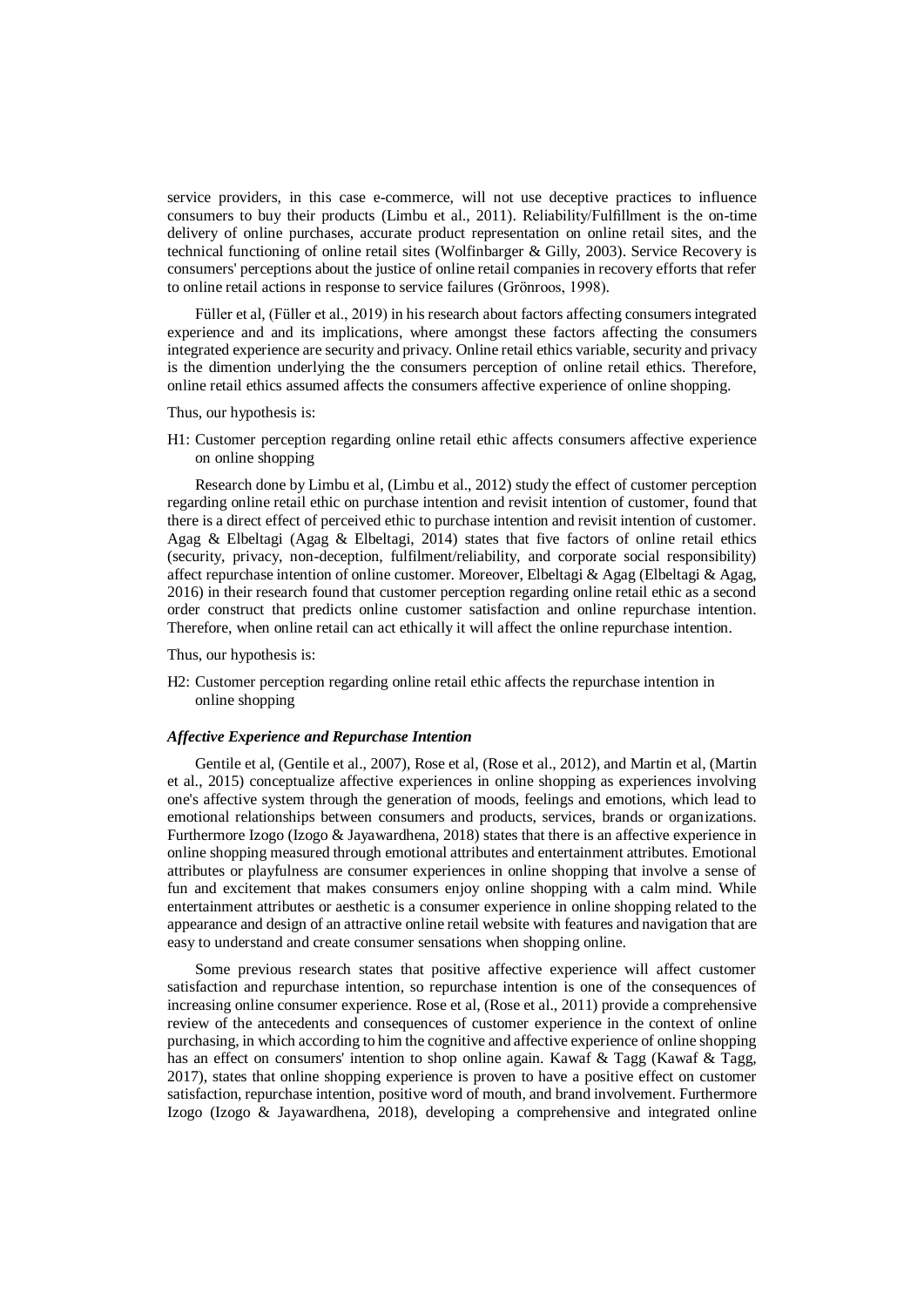shopping experience model, found that cognitive and affective online shopping experiences influence internal and external responses, repurchase intentions, and word of mouth intentions. Based on the description, the affective experience of consumers in online shopping can encourage consumers' intention to repurchase online, and affective experience has a role in mediating the relationship between online retail ethics' and online repurchase intention.

Thus, our hypotheses are:

- H3: Affective experience affects repurchase intention in online shopping
- H4: Affective experience plays a role in mediating the effect of online retail ethic on repurchase intention in online shopping.

## **2 Method**

The survey instrument was distributed to participants through an online questionnaire created in Google form media. The questionnaire was composed of two sections. Section 1 includes demographic data and respondent experiences in online shopping. Section 2, the questionnaire was designed to evaluate respondent perception towards online retailer ethic, affective experience, and repurchase intention. Customer perception regarding online retail ethic was assessed by 15 item measurements that were modified from the previous researches (Román & Cuestas, 2008);(Nardal, 2011);(Cheng et al., 2014);(Elbeltagi & Agag, 2016);(Agag et al., 2016). Affective Experience was assessed by 8 item measurements (Izogo & Jayawardhena, 2018);(Bhattacharya & Srivastava, 2020);(Rose et al., 2011);(Martin et al., 2015). Furthermore, repurchase intention was assessed by 4 item measurements (Rose et al., 2012);(Zhang et al., 2011);(Khan et al., 2007);(Vinet & Zhedanov, 2011) as shown in the table 1. The measurement was used five-point Likert-type scale, ranging from  $1 =$  strongly disagree to  $5 =$  strongly agree. The participants were online customers who are aged between 17-40 years old. In this survey the questionnaire reached 463 respondents and 450 of them were valid and used for the final analysis using Structural Equation Model to test the conceptual model of the study.

Descriptive demographic of the sample shows that more than half of the respondents are female, approximately 67.6 per cent. With regard to age, 35.1 percent were aged between 17- 25, 32.4 percent were aged between 26 and 30, 21.7 percent were aged between 31 and 35, and 9.3 percent were aged between 36 and 40. All the respondents had experience in online shopping, where 8.4 percent with shopping intensity below 3 times, 31.4 percent between 3 and 5 times, 40.4 percent between 6 and 10 times, and 19.8 percent more than 10 times. Furthermore, the five e-commerce websites most visited by respondents for searching information and made purchases were Shopee (47.2 percent), Tokopedia (23 percent). Lazada (9.1 percent), Bukalapak (7.8 percent), Zalora (4.4 percent) and other web sites (8.5 percent).

## **3 Result and Discussion**

#### **3.1 Research results**

This study conducted with two-step approach were assessed by the maximum likelihood method using AMOS 21. First developed the measurement model by conducting confirmatory factor analysis (CFA) and second the structural equation model to estimate the hypotheses testing. Each construct in measurement model was evaluated separately by examining the indicator loading for statistical significance and assessing the construct's reliability and variance extracted.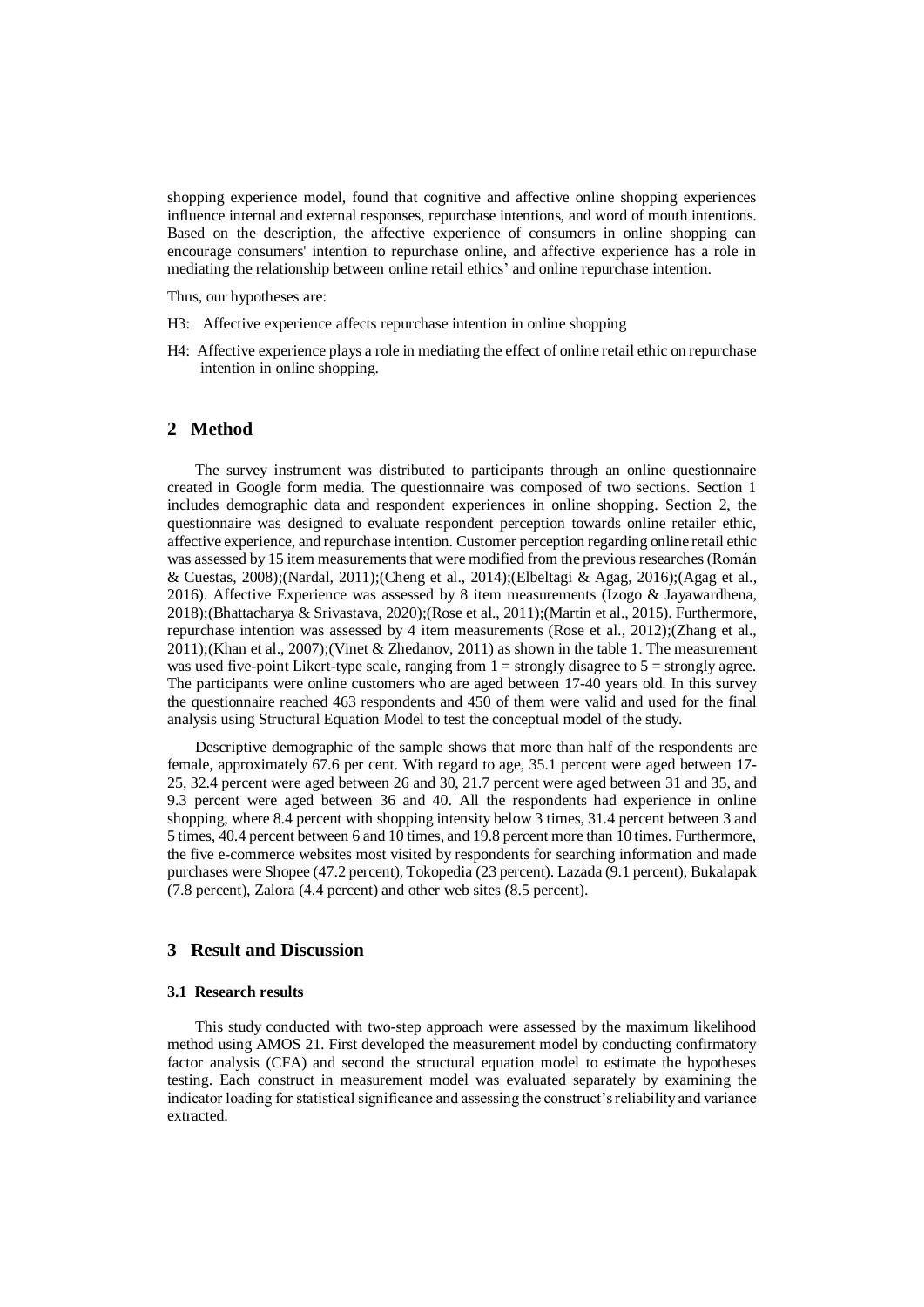**Table 1.** Proposed measurement items for constructs

| Constructs                  | Measurement item                                                                                                                         | Loading  |
|-----------------------------|------------------------------------------------------------------------------------------------------------------------------------------|----------|
| Security                    | The security policy of website is easy to<br>understand.                                                                                 | 0.668    |
|                             | The terms and conditions of the online<br>transaction before the purchase has taken place.                                               | 0.746    |
|                             | This website has adequate security features.                                                                                             | 0.729    |
|                             | The website offers secure payment methods.                                                                                               | 0.769    |
| Privacy                     | The website guarantees the confidentiality of<br>their consumers' personal information.                                                  | 0.864    |
|                             | The website protects consumers'<br>personal<br>information from hacking.                                                                 | 0.898    |
|                             | Only the personal information necessary for the<br>transaction to be completed needs to be provided.                                     | $0.148*$ |
| Non-deception               | The website exaggerates the benefits and<br>characteristics of its offerings.                                                            | 0.797    |
|                             | This website takes advantage of less experienced<br>consumers to make them purchase.                                                     | 0.808    |
|                             | This website tries to persuade through deceptive<br>advertisements and promotions.                                                       | 0.710    |
| Reliability/<br>fulfilment  | The price shown on the website is the actual<br>amount billed                                                                            | 0.638    |
|                             | I get what I ordered from this website.                                                                                                  | 0.777    |
|                             | The website serves consumers as its promised.                                                                                            | 0.765    |
| Service recovery            | This website responds to customer complaints<br>promptly.                                                                                | 0.730    |
|                             | This website has a return policy and compensate<br>for any failures of products / services.<br>This website has a tracking mechanism for | 0,763    |
|                             | identify<br>service<br>recovery<br>customer<br>to<br>satisfaction.                                                                       | 0.759    |
| <b>Emotional attributes</b> | I really enjoy shopping product through this<br>website.                                                                                 | 0.735    |
|                             | Shopping product on this website makes me full<br>of joy.                                                                                | 0.863    |
|                             | I feel fun when shopping product on this website.                                                                                        | 0.935    |
|                             | I feel peace of mind when shopping product on<br>this website.                                                                           | 0.839    |
|                             | I feel very happy when receiving product that I<br>bought from this website.                                                             | 0.570    |
| Entertaiment<br>attribute   | The features presented by the website truly<br>provide a sensational experience.                                                         | 0.766    |
|                             | The color combination of the website<br>appearance make me attractive.                                                                   | 0.695    |
|                             | The<br>brightness colors of the website                                                                                                  | 0.768    |
| Repurchase intention        | visualisation arouses my excitement.<br>I prefer to shop product online rather than offline.                                             | 0.634    |
|                             | I will continue to repurchase product from this<br>website.                                                                              | 0.768    |
|                             | I expect to repurchase product from the website<br>as much as I can in the future.                                                       | 0.858    |
|                             | I expect regularly use the same website to<br>purchase a product.                                                                        | 0.817    |
|                             | I expect regularly use the same website to<br>purchase a product.                                                                        | 0.817    |

*\* Loading factor less than 0.5*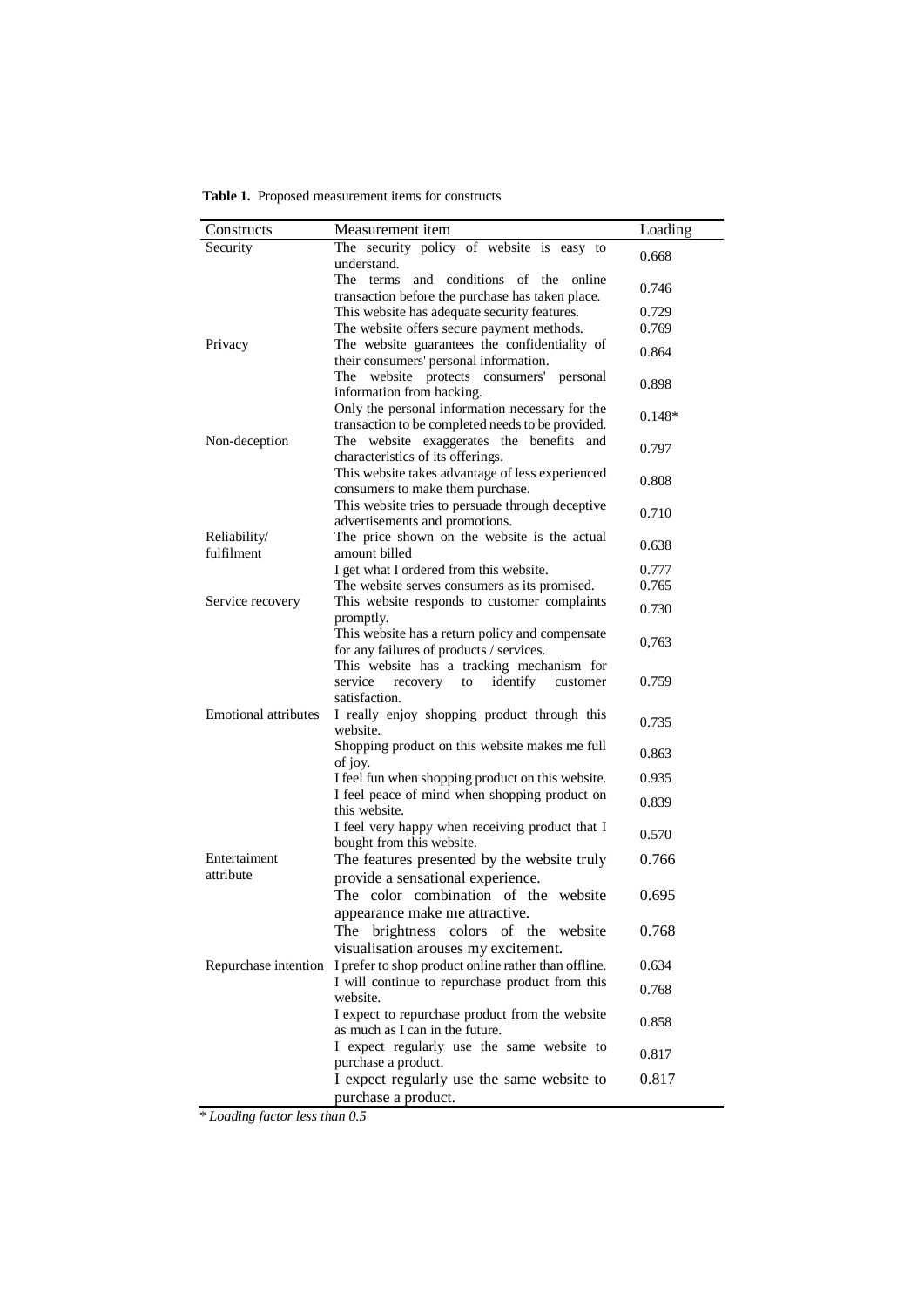The validity test used in this study is the confirmatory factor analysis, where the validity of measurement item of construct in this study is seen from the factor loading value. The table 1 above shows that we eliminated one measurement item of privacy which is the dimension of variable customer perception regarding online retail ethic, where the loading value less than 0.5, below the validity acceptable level at least 0.5 [28]. Meanwhile, the other items used for measuring the variable customer perception regarding online retail ethic, affective experience and repurchase intention has a loading factor greater than 0.5, means that all of measurement items are valid.

**Table 2.** Measurement model fit indices for reliability and convergent validity

| Construct                | Cronbach's | Composite   | Average variance |  |
|--------------------------|------------|-------------|------------------|--|
|                          | alpha      | reliability | extracted        |  |
| First order:             |            |             |                  |  |
| Security                 | 0.875      | 0.819       | 0.531            |  |
| Privacy                  | 0.763      | 0.874       | 0.776            |  |
| Non-deception            | 0.875      | 0.816       | 0.597            |  |
| Reliability/Fulfilment   | 0.856      | 0.772       | 0.532            |  |
| Service Recovery         | 0.818      | 0.795       | 0.564            |  |
| Emotional attributes     | 0.898      | 0.896       | 0.638            |  |
| Entertainment attributes | 0.831      | 0.788       | 0.553            |  |
| Second Order:            |            |             |                  |  |
| Retail Ethic             |            | 0.861       | 0.556            |  |
| Affective Experience     |            | 0.833       | 0.717            |  |

As shown in Table 2, all dimension variable customer perception regarding online retail ethic, affective experience and repurchase intention has the scale Composite Reliabilities (CR) ranged from 0.772 to 0.896, exceeding the acceptable level of 0.70. The Average Variance Extracted (AVE) ranged from 0.531 to 0.776, exceeding the acceptable level of 0.50 (Hou et al., 2017). Cronbach's Alpha for each dimension variables were greater than 0.70, where the construct reliability level of 0.7 was stated to be good (Bagozzi & Yi, 1988).



**Fig. 1.** Structural model

The structural model yielded a chi-square value of 136.553 with 41 degrees of freedom (P  $= 0.000$ ), indicating a general lack of fit. As an alternative, we used the ratio of the chi-square to the degrees of freedom. This approach obtained a value of 3.331, which falls within the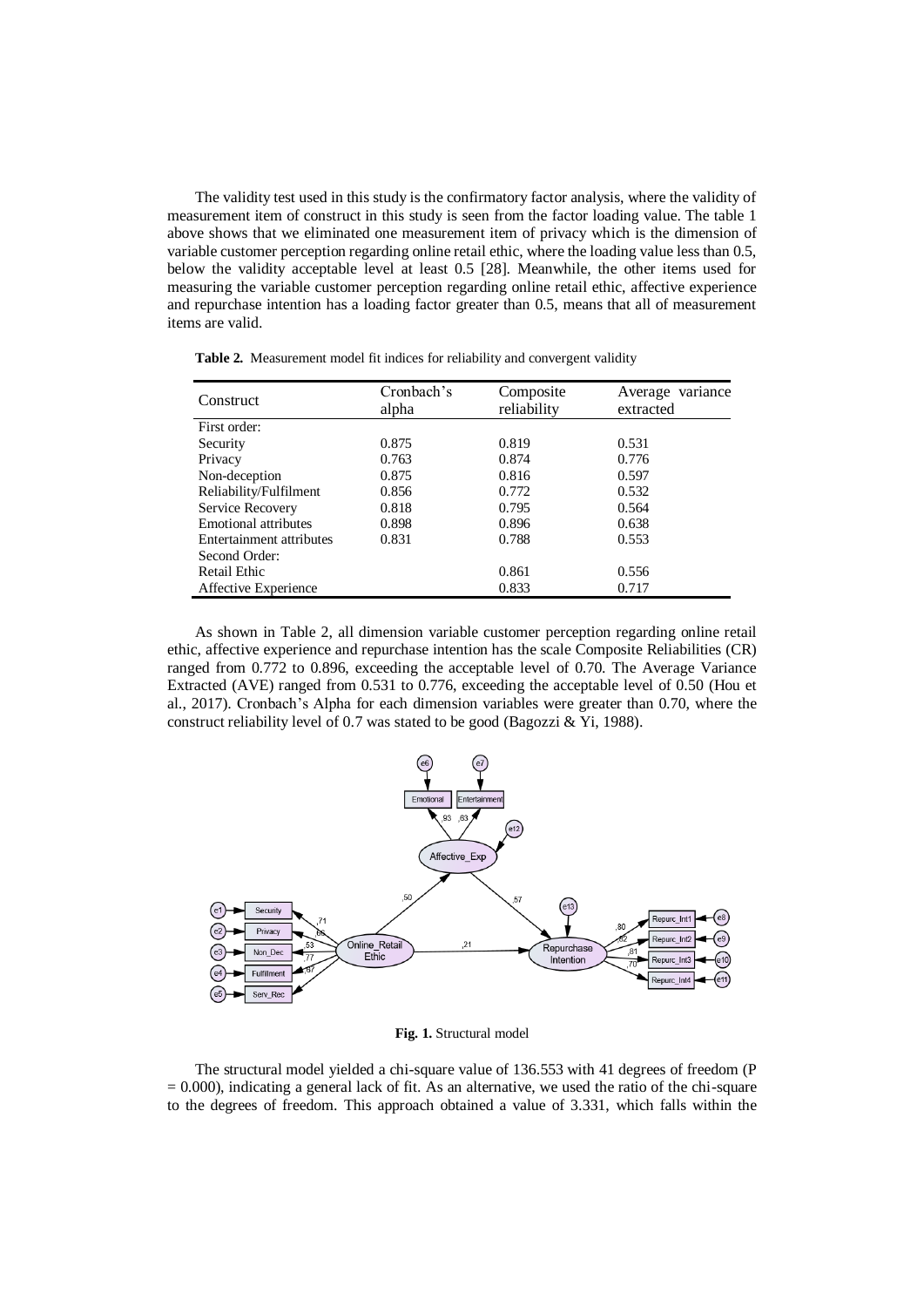suggested value of 5 or below (Bagozzi & Yi, 1988). In addition, the Goodness of Fit (GOF) index indicated that the overall model is fit with the observed data in this study, with  $GFI =$ 0.944, NFI = 0.934, CFI = 0.953, AGFI = 0.910, and RMSEA = 0.072. In general, model fit is considered to be adequate if GFI, NFI and CFI are larger than 0.9, AGFI is larger than 0.8 and RMSEA is smaller than 0.08 (Bagozzi & Yi, 1988); (Hou et al., 2017)

**Table 3.** Structural parameter estimates

| Hypothesised relationship                                                     | Estimate | S.E.  | C.R   | P-Value | Conclusion |
|-------------------------------------------------------------------------------|----------|-------|-------|---------|------------|
| Before mediated:<br>Online Retail Ethic<br>$\rightarrow$ Repurchase Intention | 0.502    | 0.026 | 7.974 | ***     | Supported  |
| After mediated:<br>Online Retail Ethic<br>$\rightarrow$ Affective Experience  | 0.497    | 0.119 | 8.511 | ***     | Supported  |
| Online Retail Ethic<br>$\rightarrow$ Repurchase Intention                     | 0.211    | 0.028 | 3.534 | ***     | Supported  |
| Affective Experience<br>$\rightarrow$ Repurchase Intention                    | 0.565    | 0.017 | 7.630 | ***     | Supported  |
|                                                                               |          |       |       |         |            |

*\*\*\*significant at 95 percent*

The analytical results indicate that H1, H2, and H3 were supported. Thus, customer perception of online retail ethic significantly affects affective experience, customer perception of online retail ethic significantly affects repurchase intention, and affective experience significantly affects repurchase intention.

The mediation test is carried out by establishing a significant relationship with direct influence between each construct in the first place. Afterwards, estimating the second model by adding affective experience as a mediating variable. The effect of retail ethic perception on repurchase intention remains significant after the affective experience is entered, but the estimated value is reduced (0.502 to 0.211), so that affective experience in this study as partial mediation was accepted and H4 is supported (can be seen in Table 2). The results of the mediation test above are also supported through the Sobel Test ( $z = 4.143$  and  $p = 0,000$ ).

#### **3.2 Discussion**

The results of this study provide support for the hypotheses and the research framework presented in Figure 1. The analytical results demonstrate that retail ethic perception affects repurchase intention and affective experience. And in turn, affective experience affects repurchase intention. Additionally, the results reveal that affective experience partially mediates the relationship between online retail ethic perception and repurchase intention with the total effect of retail ethic perception on repurchase intention is 0.495. These results also demonstrate that online retail ethic perception exerts a stronger effect on affective experience (0.497) and affective experience on repurchase intention (0.565), than the direct effect of online retail ethic perception on repurchase intention (0.211).

As we know, that online shopping has a different environment, where transaction activities are carried out without face to face, so the chances of violations of marketing ethics become even greater. Y and Z generation are very attached to digital technology and very responsive towards information sourced from digital media. Y generation is the first generation to come into contact with the internet, while Z generation is the generation born when internet and social media has become a daily need. In this research it can be proven that Y and Z generation have a tendency to use the internet for getting information and making purchases.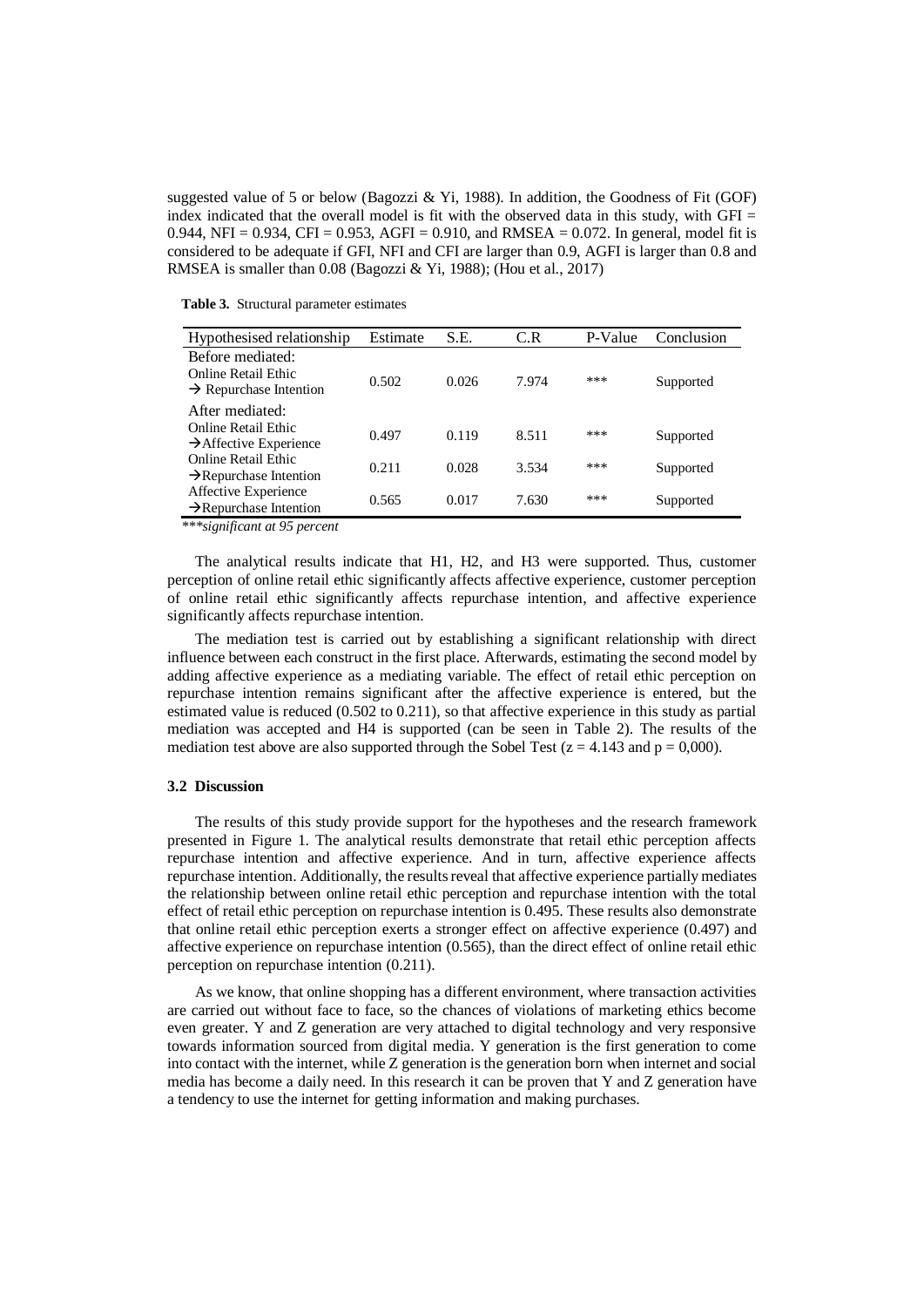They consider that ethics adopted by online retail is very important. Therefore, online retail needs to pay attention to consumers' perceptions of ethics related to online shopping practices. When online retailing behaves ethically as it should, providing accurate services as promised, online retail has a security policy that can protect transactions and the confidentiality of personal information of consumers, and online retail has a good effort in responding to consumer complaints, then it will enhance the positive affective experience of consumers. So that it will create a pleasant mood, feeling, and emotion, consumers will really enjoy the shopping process on the online retail site with full of sensation, excitement, joy, and happiness. This is in line with the statement by (Agag, 2016) that ethics adopted by online retail companies is very important, if online retailing can act ethically as it should then it will produce positive consumer experiences.

The results of this study also prove that experiences involving the affective system through generalizing a positive moods, feelings and emotions influence repurchase intentions. Repurchase intention is a response created by the positive affective experience of online consumers, where consumers have the desire and are willing to continue to use retail online sites in shopping. The results of this study are in line with previous studies (Bilgihan et al., 2016); (Rose et al., 2011); (Kawaf & Tagg, 2017); (Izogo & Jayawardhena, 2018), that cognitive and affective experiences influence the intention to repurchase online shopping.

Finally, as the implication, this study suggests that online retail should consider focusing their marketing strategies on establishing the good synergy of customer positive perception regarding online retail ethics and positive affective experience, by creating ethical marketing practices in its business and creating pleasant affective experience to increase consumer repurchase intention on its online retail.

## **4 Conclusion**

The Customer perception of online retail ethic has strongly effect on affective experience and affective experience has strongly effect on repurchase intention. Additionally, customer perception of online retail ethic directly and moderately effects on repurchase intention. Therefore, affective experience partially mediates the relationship between online retail ethic perception and repurchase intention.

# **5 Acknowledgement**

We are grateful to Dean of Economic and Business Faculty, and Head of Management Department of Lampung University. Dean of Economic and Business Faculty, and Head of Doctorate Program in Management of Padjadjaran University, for providing the necessary facilities for the preparation of the paper. We are grateful to all of participants for the assistance in the data collection process. We also acknowledge the helpful comments and corrections provided by the referees for this paper.

## **References**

- [1] Lu, L. C., Chang, H. H., & Yu, S. T., "Online shoppers' perceptions of e-retailers' ethics , cultural orientation , and loyalty An exploratory study in Taiwan," Internet Research, vol. 23, no. 1, pp. 47–68, 2013.
- [2] Citera, M., Beauregard, R., & Mitsuya, T., "An experimental study of credibility in E-negotiations," Psychology & Marketing, vol. 22, no. 2, pp. 163–179, 2005.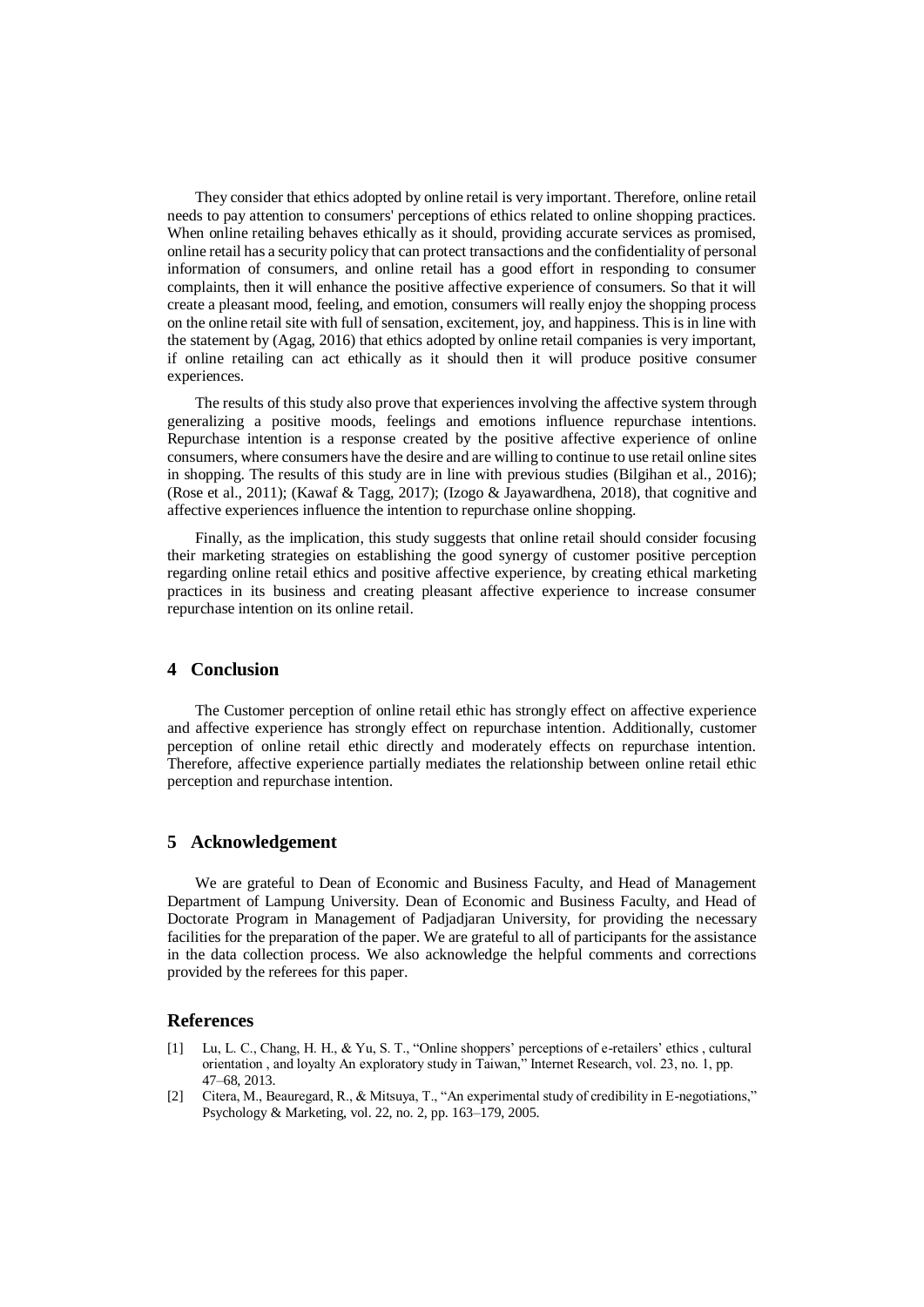- [3] Füller, K., Weking, J., Böhm, M., & Krcmar, H., "Leveraging customer-integration experience: a review of influencing factors and implications," Communications of the Association for Information Systems., vol. 44, no. 1, pp. 81–128, 2019.
- [4] Agag G., "E-commerce Ethics and Its Impact on Buyer Repurchase Intentions and Loyalty: An Empirical Study of Small and Medium Egyptian Businesses," Journal of Business Ethics, vol. 154, no. 2, pp. 389–410, 2019.
- [5] Bilgihan, A., Kandampully, J., & Zhang, T. C., "Towards a unified customer experience in online shopping environments Antecedents and outcomes," International Journal of Quality and Service Sciences., 2016.
- [6] Rose, S., Hair, N., & Clark, M., "Online Customer Experience : A Review of the Business-to-Consumer Online Purchase Context," International Journal of Management Reviews, vol. 13, no. 1, pp. 24–39, 2011.
- [7] Kawaf, F., & Tagg, S., "The construction of online shopping experience: A repertory grid approach," Computers in Human Behavior, vol. 72, pp. 222–232, 2017.
- [8] Román, S., & Cuestas, P. J., "The perceptions of consumers regarding online retailers' ethics and their relationship with consumers' general internet expertise and word of mouth: A preliminary analysis," Journal of Business Ethics, vol. 83, no. 4, pp. 641–656, 2008.
- [9] Cheng, H. F., Yang, M. H., Chen, K. Y., & Chen, H. L., "Measuring perceived EC ethics using a transaction-process-based approach: Scale development and validation," Electronic Commerce Research and Applications, vol. 13, no. 1, pp. 1–12, 2014.
- [10] Agag, G., El-Masry, A., Alharbi, N. S., & Almamy, A. A., "Development and validation of an instrument to measure online retailing ethics: Consumers' perspective," Internet Research., vol. 26, no. 5, pp. 1158–1180, 2016.
- [11] Miyazaki, A. D., & Fernandez, A. Fernandez, "Consumer perceptions of privacy and security risks for online shopping," Journal of Consumer affairs, vol. 35, no. 1, pp. 27–44, 2001.
- [12] Bart, Y., Shankar, V., Sultan, F., & Urban, G. L., "Are the drivers and role of online trust the same for all web sites and consumers? A large-scale exploratory empirical study," Journal of marketing, vol. 69, no. 4, pp. 133–152, 2005.
- [13] Limbu, Y. B., Wolf, M., & Lunsford, D. L., "Consumers' perceptions of online ethics and its effects on satisfaction and loyalty," Journal of research in interactive marketing, vol. 5, no. 1, pp. 71–89, 2011.
- [14] Wolfinbarger, M., & Gilly, M. C., "eTailQ: Dimensionalizing, measuring and predicting etail quality," Journal of retailing, vol. 79, no. 3, pp. 183–198, 2003.
- [15] Grönroos, C., Service quality: the six criteria of good perceived service quality, Review of business, vol. 9, no. 3, pp. 10-13, 1988.
- [16] Limbu, Y. B., Wolf, M., & Lunsford, D., "Perceived ethics of online retailers and consumer behavioral intentions: The mediating roles of trust and attitude," Journal of Research in Interactive Marketing, vol. 6, no. 2, pp. 133–154, 2012.
- [17] Agag, G., & Elbeltagi, I., "E-retailing Ethics in Egypt and Its Effect on Customer Repurchase Intention," In IFIP International Conference on Human Choice and Computers., vol. 431, pp. 1–14, 2014, July.
- [18] Elbeltagi, I., & Agag, G., "E-retailing ethics and its impact on customer satisfaction and repurchase intention: A cultural and commitment-trust theory perspective," Internet Research, vol. 26, no. 1, pp. 288–310, 2016.
- [19] Gentile, C., Spiller, N., & Noci, G., "How to Sustain the Customer Experience : An Overview of Experience Components that Co-create Value With the Customer," European management journal, vol. 25, no. 5, pp. 395–410, 2007.
- [20] Rose, S., Clark, M., Samouel, P., & Hair, N., "Online Customer Experience in e-Retailing : An empirical model of Antecedents and Outcomes," Journal of retailing, vol. 88, no. 2, pp. 308–322, 2012.
- [21] Martin, J., Mortimer, G., & Andrews, L., "Re-examining online customer experience to include purchase frequency and perceived risk," Journal of Retailing and Consumer Services, vol. 25, pp. 81–95, 2015.
- [22] Izogo, E. E., & Jayawardhena, C., "Online shopping experience in an emerging e ‐ retailing market: Towards a conceptual model," Journal of consumer Behaviour, vol. 1, no. 4, pp. 379-392, 2018.
- [23] Nardal, S., & Sahin, A., "Ethical Issues in E-Commerce on the Basis of Online Retailing," Journal of Social Sciences, vol. 7, no. 2, pp. 190–198, 2011.
- [24] Bhattacharya, A., & Srivastava, M., "A Framework of Online Customer Experience An Indian